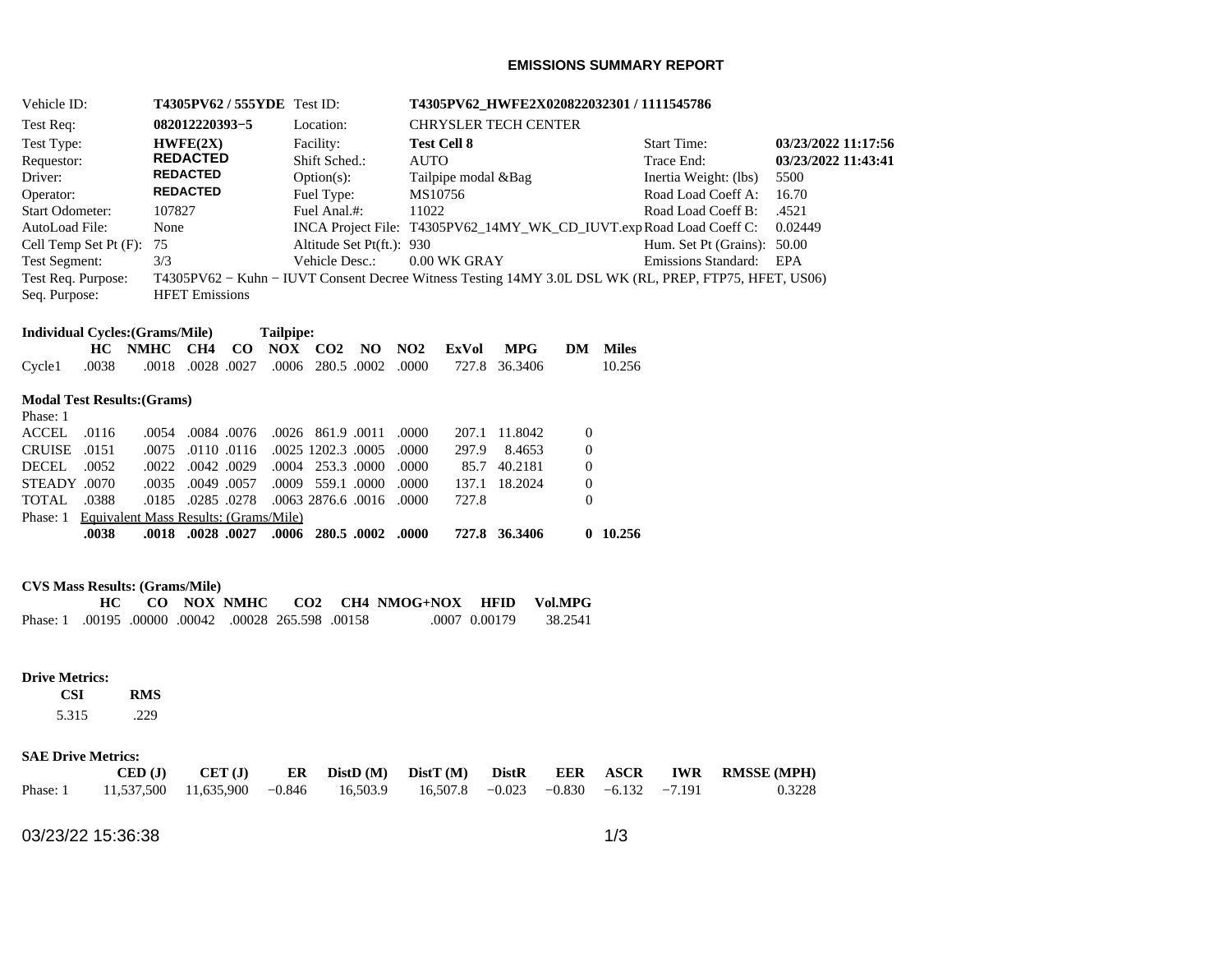## Test Validation

**Test Validation:** Valid: Invalid: Retest: Accept: NIC: system / mh1294 Date: 03/23/2022 15:36:20 Validator's Comments: THIS TEST PASSED ALL VALIDITY CHECKS bag to TP correlation not the greatest.

| <b>Test Options:</b>                 |                    |
|--------------------------------------|--------------------|
| Option                               | <b>Description</b> |
| DHFID Hangup value                   | .002               |
| Gain                                 | .650               |
| <b>Constant Grade</b>                | .000               |
| Diesel Regeneration Required         | $\Omega$           |
| <b>Background Particles for PN</b>   | .000               |
| Background Particulates (PM)         | .004               |
| MINI DILUTER T/P DILUTION RATIO      | 10.310             |
| Tailpipe Methane Response Factor     | 1.066              |
| <b>DHFID Methane Response Factor</b> | 1.089              |
| Bag Methane Response Factor          | 1.102              |
| Soak Duration(Hrs)                   | 23                 |
| <b>CVS K Coeff</b>                   | 278.855            |
| Threshold                            | 350                |
| <b>Trace Start Method</b>            | Crank (Pendant)    |
| Charging Type                        | CS                 |
| Pre Test Vehicle Temperature         | Hot                |
| <b>Actual Driver</b>                 | Human              |
| <b>CVS Venturi Selection</b>         | Low                |
| DynoGrade Type                       | None               |
| <b>Special Test Qualifications</b>   | None               |
| <b>OBD II Monitor</b>                | None Requested     |
| Cert Mode                            | Y                  |
| Road (Var.) Speed Fan required       | Y                  |
| Rolls Requirement                    | Y                  |
| Diesel Test                          | Y                  |
| <b>Augmented Braking</b>             | Y                  |
| Inca Requirement                     | Y                  |

03/23/22 15:36:38 2/3